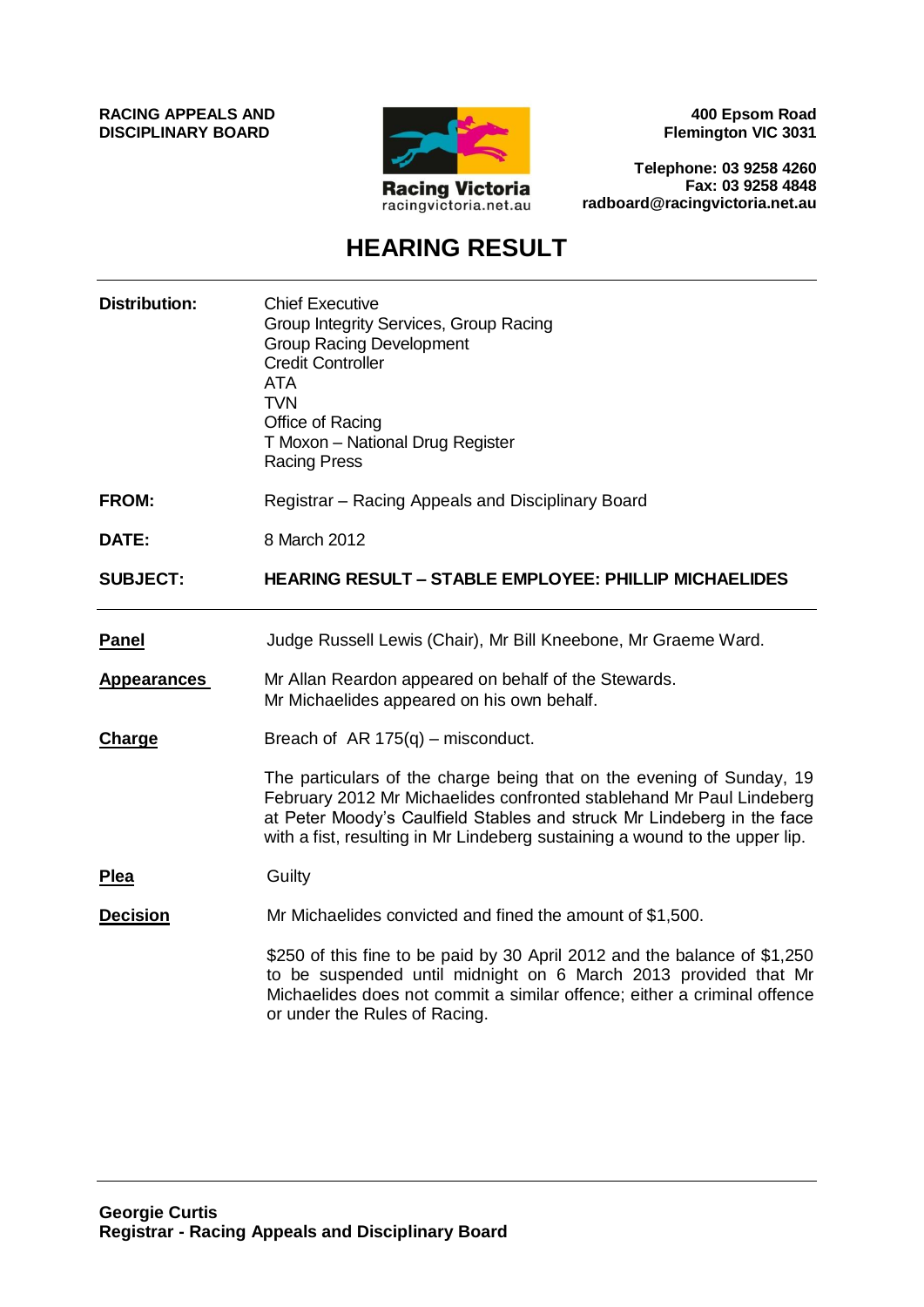# **TRANSCRIPT OF PROCEEDINGS**

### **RACING APPEALS AND DISCIPLINARY BOARD**

\_\_\_\_\_\_\_\_\_\_\_\_\_\_\_\_\_\_\_\_\_\_\_\_\_\_\_\_\_\_\_\_\_\_\_\_\_\_\_\_\_\_\_\_\_\_\_\_\_\_\_\_\_\_\_\_\_\_\_\_\_\_\_

**HIS HONOUR JUDGE R.P.L. LEWIS, Chairman MR W. KNEEBONE MR G. WARD**

### **EXTRACT OF PROCEEDINGS**

### **DECISION**

### **STABLE EMPLOYEE: PHILIP MICHAELIDES**

### **MELBOURNE**

#### **THURSDAY, 8 MARCH 2012**

MR A. REARDON appeared on behalf of the RVL Stewards

MR P. MICHAELIDES appeared on his own behalf